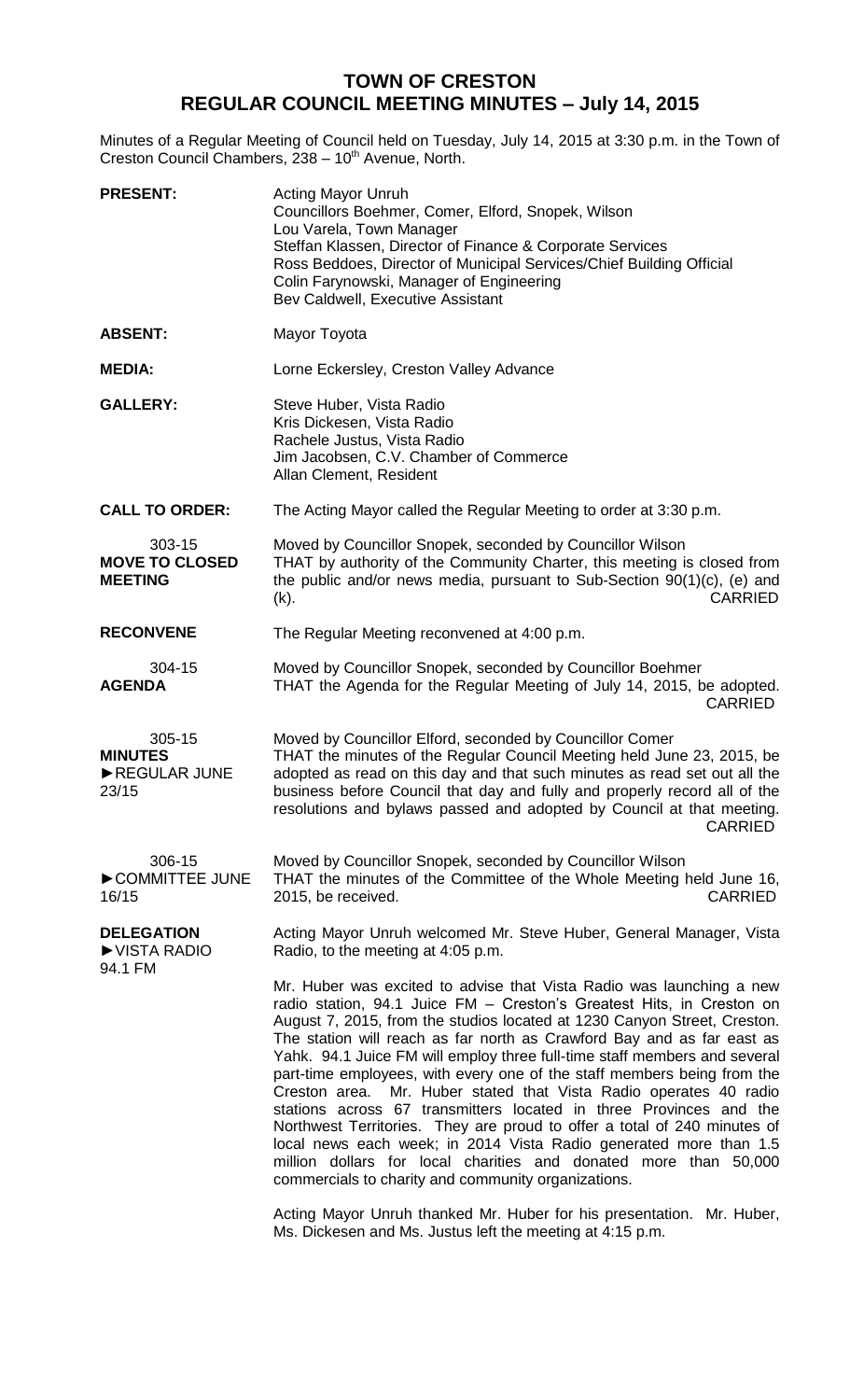| <b>COUNCIL</b><br><b>COMMITTEE</b><br>307-15                                      | Moved by Councillor Snopek, seconded by Councillor Boehmer<br>THAT Council Committee Recommendation No. 1 from the June 16, 2015<br>Regular Committee of the Whole Meeting, be adopted as follows:<br><b>RECOMMENDATION NO. 1:</b>                                                                                                                                                                                                                                                                                                                                                                                                                                                                                                                                                                                |
|-----------------------------------------------------------------------------------|-------------------------------------------------------------------------------------------------------------------------------------------------------------------------------------------------------------------------------------------------------------------------------------------------------------------------------------------------------------------------------------------------------------------------------------------------------------------------------------------------------------------------------------------------------------------------------------------------------------------------------------------------------------------------------------------------------------------------------------------------------------------------------------------------------------------|
| UNE 16/15 MTG<br><b>RECOMMENDATION</b><br>PHASE II COOK ST.<br><b>REALIGNMENT</b> | THAT the Mayor write School District No. 8 (Kootenay Lake), detailing the<br>next steps in the Cook Street Realignment (Phase II) project in Creston, as<br>it may affect property owned by School District No. 8 (Kootenay Lake).<br><b>CARRIED</b>                                                                                                                                                                                                                                                                                                                                                                                                                                                                                                                                                              |
| 308-15<br>▶ VISTA RADIO                                                           | Moved by Councillor Wilson, seconded by Councillor Boehmer<br>THAT Ltr #430 from Vista Radio, regarding the launch of their new radio<br>station, 94.1 Juice FM - CKCV on August 7, 2015 in Creston, be received.<br><b>CARRIED</b>                                                                                                                                                                                                                                                                                                                                                                                                                                                                                                                                                                               |
| 309-15<br>CANADIAN WOOD<br><b>COUNCIL RE REC-</b><br><b>OGNITION AWARDS</b>       | Moved by Councillor Wilson, seconded by Councillor Comer<br>THAT Ltr #411 from the Canadian Wood Council, regarding 2015<br>Community Recognition Awards, be received.<br><b>CARRIED</b>                                                                                                                                                                                                                                                                                                                                                                                                                                                                                                                                                                                                                          |
| 310-15<br>$\blacktriangleright$ MID-YEAR<br><b>FINANCIAL UPDATE</b>               | Moved by Councillor Elford, seconded by Councillor Snopek<br>THAT the verbal report by the Director of Finance and Corporate Services,<br>regarding a mid-year financial update with respect to the Town's 2015<br>budget, be received.<br><b>CARRIED</b>                                                                                                                                                                                                                                                                                                                                                                                                                                                                                                                                                         |
| 311-15<br>CRIMINAL RECORD<br><b>CHECK REVENUES</b>                                | Moved by Councillor Boehmer, seconded by Councillor Elford<br>THAT Ltr #397 from the Director of Finance and Corporate Services,<br>regarding Criminal Record Check revenues, be received; AND FURTHER,<br>THAT Council directs staff to maintain the current policy with respect to no<br>charge for 'volunteer' and a \$35.00 charge for 'employment' type<br>applications for a Criminal Record Check.<br><b>CARRIED</b>                                                                                                                                                                                                                                                                                                                                                                                       |
| 312-15<br>C3 ALLIANCE<br><b>CORP. INVITATION</b>                                  | Moved by Councillor Snopek, seconded by Councillor Wilson<br>THAT Ltr #400 from the C3 Alliance Corp., regarding an invitation to<br>participate in the 2 <sup>nd</sup> Annual Resource Breakfast Series during the 2015<br>Union of BC Municipalities Conference, be received.<br><b>CARRIED</b>                                                                                                                                                                                                                                                                                                                                                                                                                                                                                                                 |
| 313-15<br>HWY SERVICE<br><b>COMMERCIAL ZONE</b>                                   | Moved by Councillor Boehmer, seconded by Councillor Elford<br>THAT Ltr #440 from the Director of Municipal Services, regarding an<br>amendment to the Highway Service Commercial Zone, be received; THAT<br>staff is authorized to prepare an amendment to Town of Creston Zoning<br>Bylaw No. 1123 to include Single Family Dwelling, currently in existence;<br>and Multi Family Residential, currently in existence, as permitted uses<br>within the Highway Service Commercial (HSC) Zone, subject to all legal<br>requirements; AND FURTHER, THAT staff is authorized to prepare a<br>report and bylaw amendment for presentation to Council at a Special<br>Regular Council Meeting to be held on July 21, 2015, for consideration of<br>first and second readings to the amending bylaw.<br><b>CARRIED</b> |
| <b>BYLAWS</b><br>314-15                                                           | Moved by Councillor Boehmer, seconded by Councillor Elford                                                                                                                                                                                                                                                                                                                                                                                                                                                                                                                                                                                                                                                                                                                                                        |
| BYLAW 1824                                                                        | THAT Cemeteries Regulations and Operations Bylaw No. 1824, be<br>referred to staff for clarification with respect to Section 8.20 'Veterans<br>Spouse' of Bylaw No. 1824.<br><b>CARRIED</b>                                                                                                                                                                                                                                                                                                                                                                                                                                                                                                                                                                                                                       |
| 315-15<br>STRATEGIC<br><b>PRIORITIES CHART</b>                                    | Moved by Councillor Comer, seconded by Councillor Boehmer<br>THAT the Strategic Priorities Chart, as presented, be received.<br><b>CARRIED</b>                                                                                                                                                                                                                                                                                                                                                                                                                                                                                                                                                                                                                                                                    |
| 316-15<br>FOLLOW UP<br><b>ACTION LIST</b>                                         | Moved by Councillor Boehmer, seconded by Councillor Comer<br>THAT the Regular Council Meeting Follow-Up Action List, as of June 23,<br>2015, be received.<br><b>CARRIED</b>                                                                                                                                                                                                                                                                                                                                                                                                                                                                                                                                                                                                                                       |
| 317-15<br>COMMITTEE OF<br>THE WHOLE<br><b>AGENDA</b>                              | Moved by Councillor Boehmer, seconded by Councillor Comer<br>THAT the Regular Committee of the Whole Meeting agenda, as presented,<br>be received.<br><b>CARRIED</b>                                                                                                                                                                                                                                                                                                                                                                                                                                                                                                                                                                                                                                              |